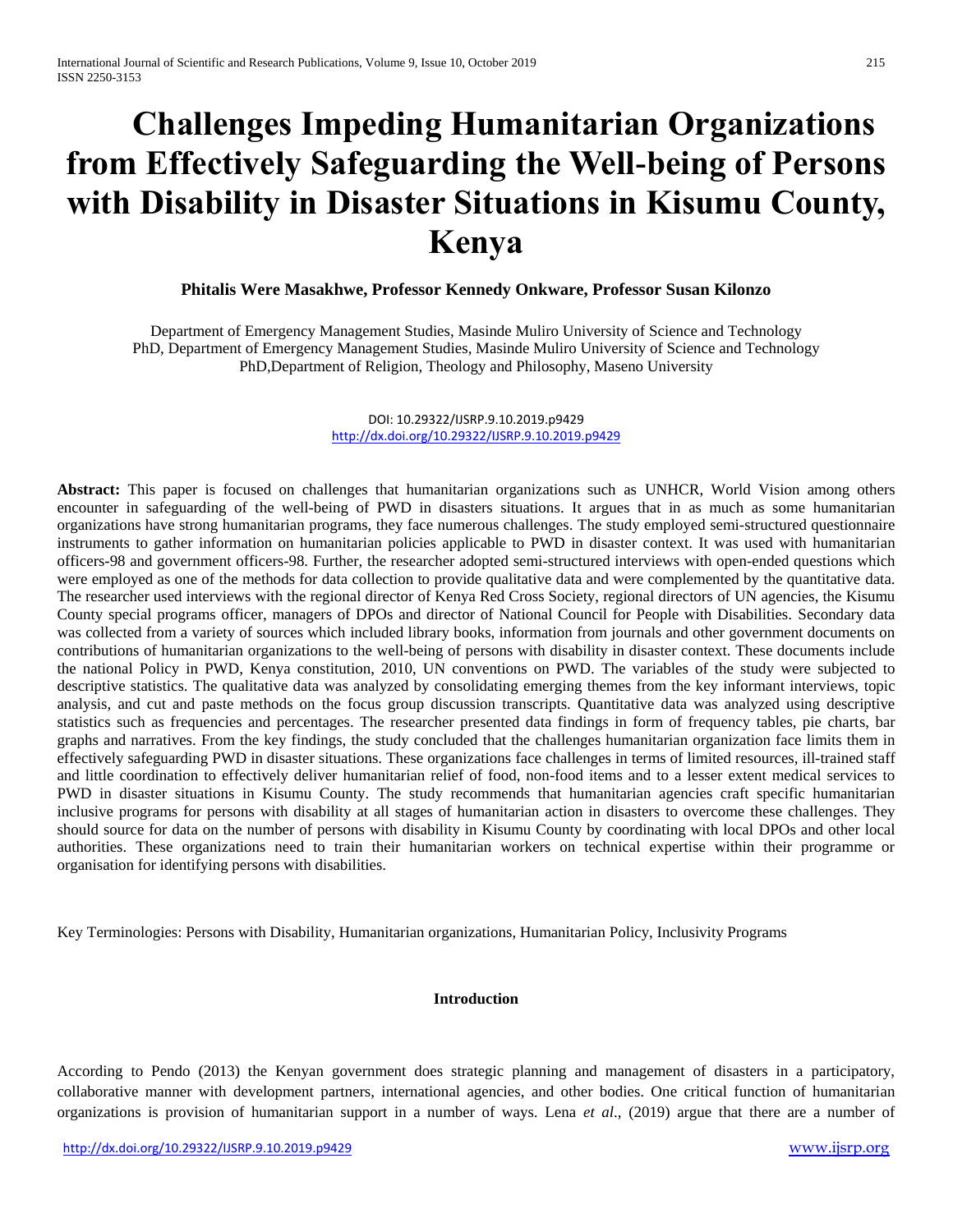humanitarian organizations that specifically focus on persons with disability. One such organization is the Northern Nomadic Disabled Persons Organization (NONDO). CBM (2018) report indicate that the scarcity of food and the difficulty of getting it forced about 30% of disabled persons to rely on non-governmental organization for food, clothing and financial support. Some of these organizations include; YADEN, World Vision, Aphia Plus under USAID and religious institutions provided support to the disabled victims of conflict in Kisumu. Aphia Plus under the umbrella of the USAID helped the HIV/AIDs patients to cope with the situation by providing food and medication to the sick. The advocacy role of humanitarian organization includes reducing discrimination and stigmatization that the disabled suffer of in disaster situations. According to Lena *et al*., (2019), some humanitarian organizations provide financial support for the disabled. Economically, the organization supports some DPOs in income generating activities although they do not have direct funds to support this. This means that lack of funds is a challenge humanitarian organizations face. On the other hand, Ochieng (2012), argues that in Kisumu County about 20% of the disabled persons including women, children and HIV/AIDs sought safe haven in police stations and church compounds where they would earn a livelihood as their basic human need to security was satisfied. However, he adds that it was again a challenge for some of the physically disabled persons who were not able to move faster as they urgently needed aid, thus making them susceptible to injuries from the rowdy crowd. Basing on these events, it is clear that humanitarian support is delivered haphazardly without proper plan during disasters.

#### **Materials and Methods**

<http://dx.doi.org/10.29322/IJSRP.9.10.2019.p9429> [www.ijsrp.org](http://ijsrp.org/) The land area of Kisumu County totals 2085.9 km². Kisumu County neighbours Siaya County to the West, Vihiga County to the North, Nandi County to the North East and Kericho County to the East. Its neighbour to the South is Nyamira County and Homa Bay County is to the South West. The county has a shoreline on Lake Victoria, occupying northern, western and a part of the southern shores of the Winam Gulf. The county has an annual relief rainfall that ranges between 1200 mm and 1300 mm in different sectors. The rain mainly falls in two seasons. Kisumu is known for its thunderstorms, which are the major type of precipitation and normally occur in mid-afternoon during the rainy season. Kisumu is warm throughout the year with a mean annual temperature of 23. 0C. The temperature ranges between 20 0C and 35 0C but seldom falls below 19 0C. The climate of Kisumu County makes it vulnerable to floods in some areas such as nyando. The population of persons with disability and their households in Kisumu county is about15, 760 (National Council for People with disability, 2019). A section of this population was affected by post-election violence in 2007/8 (Abonyo, 2015). He argues that in this uncertainty some disabled persons were left behind as they struggled for safety, food, protection and recognition from the community. It was of much threat to life as more cases of physical disabilities were reported with others getting injured in the conflict. Nyakundi (2010) concurs that during the post-election violence more that 20% of disabled persons were faced with the challenge of accessing food from shopping centers due to protracted Post-Election violence Also, Kisumu County is affected by both natural and man-made disasters such as floods, political unrests among others. In November 2015, the Kenya Red Cross Society (KRCS) County response team was deployed to assist approximately 1,200 people affected by floods. CBM (2018) report indicates that during floods, older people and people with disabilities were carried to safety on someone's back or transported in a cart for a fee. The study employed semi-structured questionnaire instruments to gather information on humanitarian policies applicable to PWD in disaster context. It was used with humanitarian officers-98 and government officers-98. The researcher adopted semi-structured interviews with open-ended questions which were employed as one of the methods for data collection to provide qualitative data and were complemented by the quantitative data. The researcher used interviews with the regional director of Kenya Red Cross Society (1), regional directors of UN agencies (2), the Kisumu County special programs officer-1, managers of DPOs (3) and director of National Council for People with Disabilities-1. The researcher collected secondary data from a variety of sources. This included library books, information from journals and other government documents on issues of humanitarian policy and well-being of persons with disability in disaster context. These documents include the national Policy in PWD, Kenya constitution, 2010, UN conventions on PWD. The research instruments were trial tested in Kakamega County. Feedback from the pilot study was used to revise the instruments for final data collection. The respondents in the pilot phase were excluded during the final administration of the instruments. The questionnaires used were open and closed questions intended to capture a detailed level of content. It is chosen due to its ability to reach distant respondents hence minimized researchers influence on the respondents. It also allowed time for respondents to give well thought answers and time to respond to the items. The researcher cleaned data by listing, remove errors and check extreme values and edit to ensure conformity. The group survey data were analyzed using SPSS Version 12. The variables were subjected to descriptive statistics. The qualitative data was analyzed by consolidating emerging themes from the key informant interviews, topic analysis, and cut and paste methods on the focus group discussion transcripts. Quantitative data was analyzed using descriptive statistics such as frequencies and percentages. The researcher presented data findings in form of frequency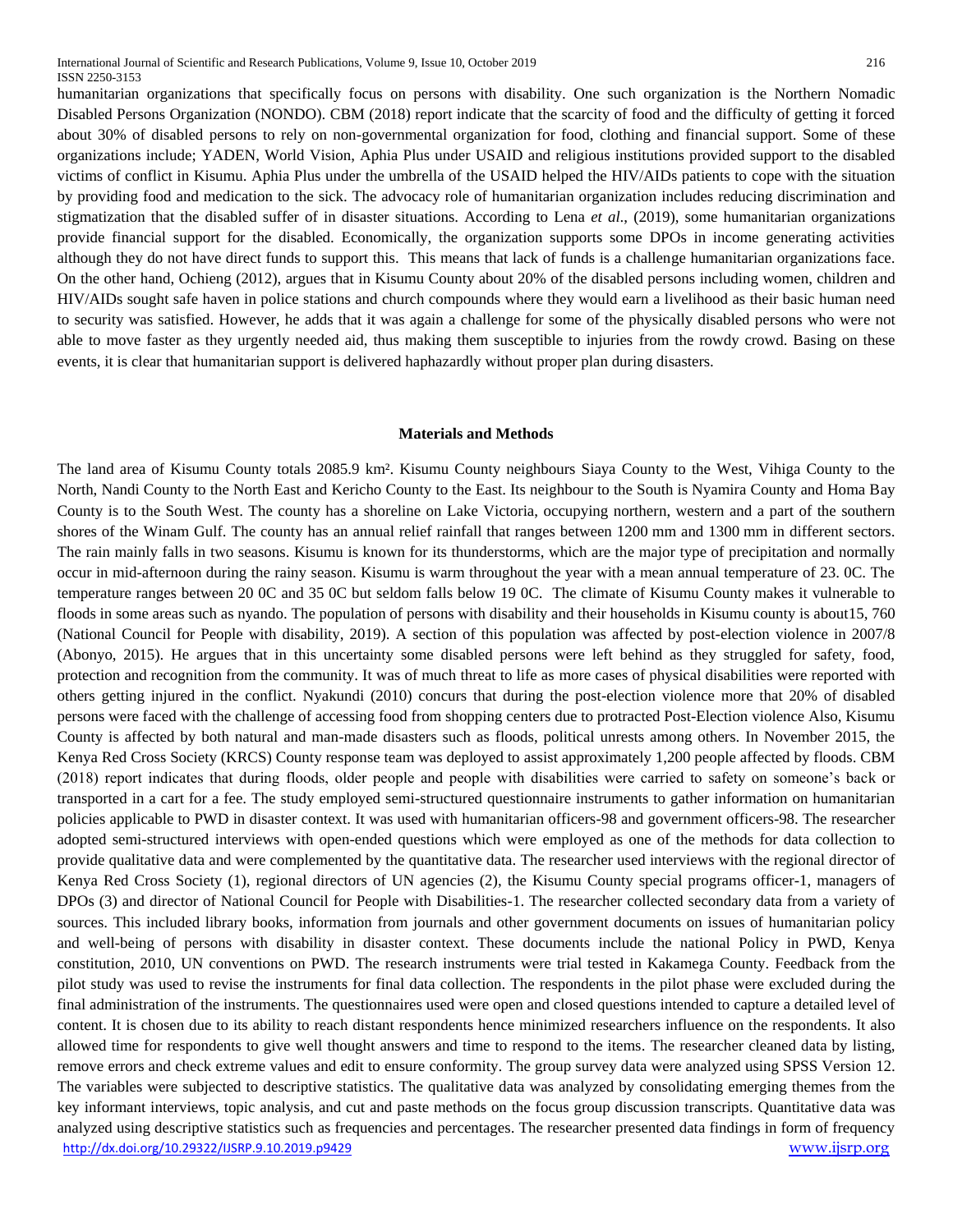tables, pie charts, bar graphs and narratives. Persons with disability face stigmatization in society and therefore, finding them could be difficult. This was a great challenge to the researcher to collect data. The research addressed this issue by employing snowballing. Further, the sub-county commissioners with relevant information assisted. Secondly, some respondents declined to participate due to the sensitivity of the topic. The researcher used secondary data from publication on issues of humanitarianism with regard to PWD in disaster contexts to beef up his data and information. Thirdly, language was of great challenge in remote areas or some respondents had hearing impairment since some of the respondents were unable to communicate in either English or Kiswahili. On this, the researcher engaged research assistants who speak local language and sign language interpreter for the deaf.

### **Findings and Discussions**

The contribution of humanitarian organizations to the well-being of PWD is evident in humanitarian programs for PWD; coordination of humanitarian action and provision of humanitarian relief. However, these organizations encounter numerous challenges in delivering on their mandate.

With regard to the nature of challenges, the researcher asked humanitarian and government officers to identify challenges humanitarian organizations encounter with regard to protection of PWD in disaster situations. The total number of respondents was 196. Three questionnaires were not returned. The following table is a summary of findings on challenges encountered by humanitarian organizations:

### **Table: Challenges Humanitarian Organizations Encounter**

| <b>Incapacity</b>                            | <b>Frequency</b> | Percentage $(\% )$ |
|----------------------------------------------|------------------|--------------------|
| <b>Lack of technical expertise</b>           | 78               | 40.4               |
| Lack of coordination and information sharing | 77               | 39.9               |
| <b>Lack of resources</b>                     | 38               | 19.7               |

**Source: Field Data, 2019**

The table above indicates that 78 (40.4%) and 77(39.9%) of the respondents agreed to lack of technical expertise and coordination/information sharing respectively. 38(19.7%) agreed to lack of resources on how to handle persons of disability. This means that humanitarian organization lack the capacity and expertise to effectively take care of the well-being of persons with disability. CBM (2018) report indicated that at community level KRCS works through Community Health Workers and Disabled Persons Organizations (DPOs) who are involved in identification and referral of PWD in the community. The study indicates that the work of community health workers is to do assessments in the community and training beneficiaries on how to use assistive devices before giving them out. This means that humanitarian organizations need to coordinate with community health workers who provide technical expertise in handling the disabled in Kisumu County.

In as much as humanitarian actors respond to disasters; endeavor to provide accessible services and take into account persons with disabilities in their programmes most of them face unresolved challenges in including persons with disabilities in their response strategy. These challenges originate within these organizations or other actors such as the state or Kisumu County government. Data indicates that 78 (40.4%) agreed that humanitarian staff lack of technical expertise in handling the disabled. They need support of specialized organisations so that they adapt their projects and programmes. These specialized organizations include health personnel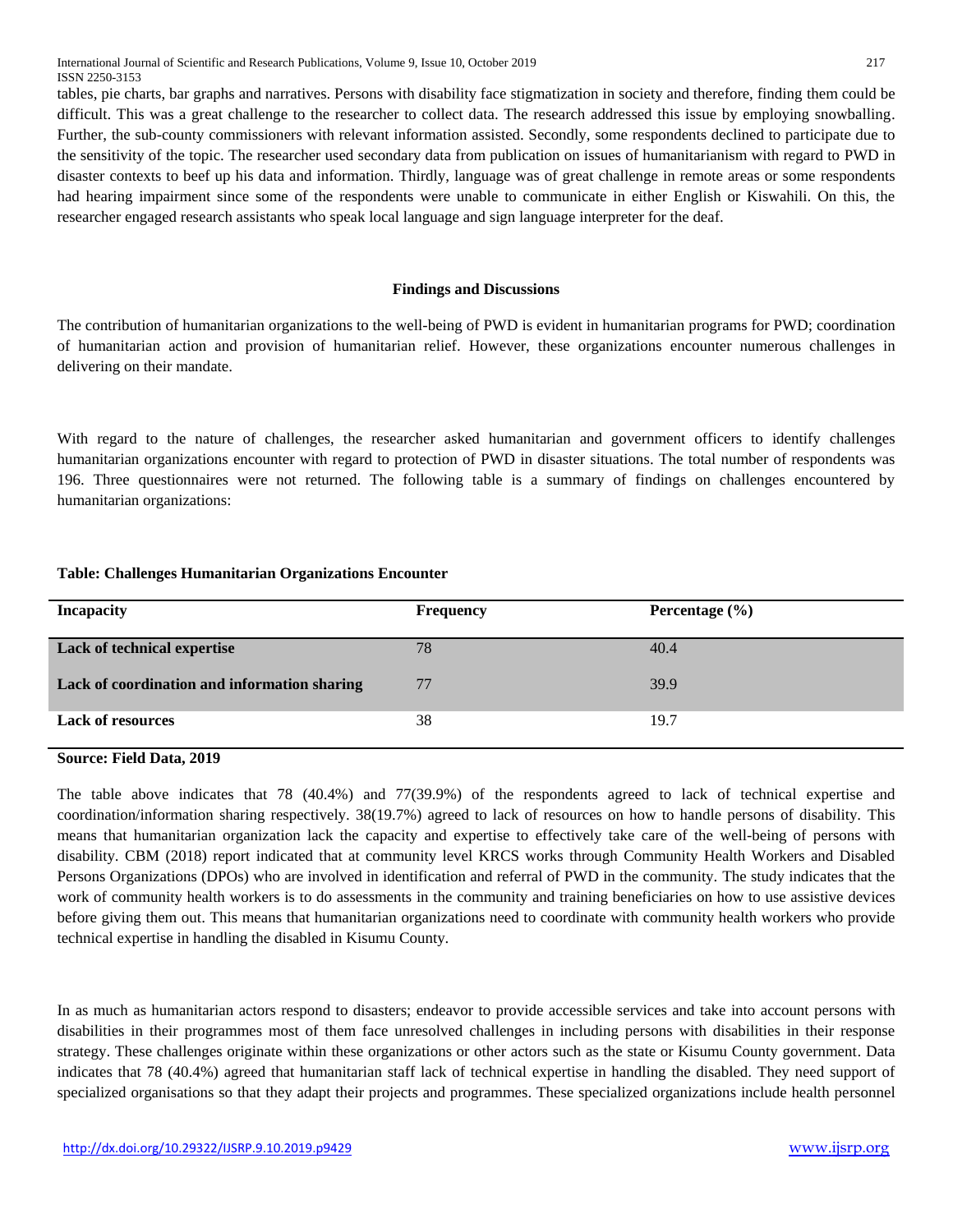from the Ministry of Health or community health workers. On the other hand, DPOs are beneficial to humanitarian actors on understanding specific needs of the disabled on the basis of the nature of disability. In an FDG interview, a DPO member said:

> This is a clear call to find ways to meet special needs of the disabled and coordination between all stakeholders during the crisis is important (interview held on  $24<sup>th</sup>$  May, 2019 at Kibuye Market, Kisumu City).

This statement points to lack of coordination on how to adequately take into account disability and this impedes a more inclusive and effective response during disasters. A humanitarian official of a DPO argued humanitarian organization need to build capacity with representative organization of the disabled. This effort would increase awareness raising and training on disability for all these organizations too.

However, the failure by humanitarian organizations to consult persons with disabilities or their representative organisations to deliver on their mandate is the missing link that leads to challenges in humanitarian action. Likewise, lack of understanding of the needs of persons with disabilities is a fact within humanitarian organizations. In an FDG Interview, a member argued:

> It is rare for humanitarian organizations to consult persons with disabilities on their needs (FGD interview held on 21<sup>st</sup> May, 2019)

This assertion indicates that coordination challenges exist in humanitarian response. While the level of DPO participation in mitigation plans or in coordination mechanisms is better than their participation in other aspects of the response, there is need for further engagement them. Supriya *et al.,(*2018) argued that there is little engagement between DPOs and humanitarian organizations. However, humanitarian actors lament lack of policies or guidelines on how to structure coordination with critical stakeholders.

Humanitarian organizations also suffer limited resources in order to adequately contribute to the well-being of persons with disability in disaster situations. Outreach to persons with disabilities in need of assistance and who have no possibility of accessing services remains an important challenge for humanitarian actors. Humanitarian organisations also have limited financial or other resources available to make their services accessible. Thus, many consider that actions dedicated to persons with disabilities are too expensive. Abonyo (2015) observed that humanitarian organization experienced shortage of supplies during the 2007/2008 post-election violence in Kisumu County. On the contrary, Justin (2011) found that the problem is leakage in the supply system that leads to such shortages of relief items. Therefore, financial aspect is perceived by humanitarian actors as an important barrier in addressing coordinating and guaranteeing the well-being of persons with disabilities in disaster situations.

Humanitarian organization faces incapacity to effectively protect PWD in humanitarian situations. It is assumed that these organizations do not have the capacity to include and handle persons with disability perfectly. But some of the challenges come about due to poor coordination even at county level where other stakeholders are not engaged adequately. There is need for more funding and capacity building within humanitarian organizations so that they deliver on their contributions.

The researcher explored ways of mitigating challenges humanitarian organizations encounter in regard to protection of PWD in disaster. The researcher asked humanitarian and government officers to identify mitigation strategies that can eliminate challenges humanitarian organizations face. The total number of respondents was 196. Three questionnaires were not returned. The following table is a summary of findings on mitigation strategies of challenges mentioned: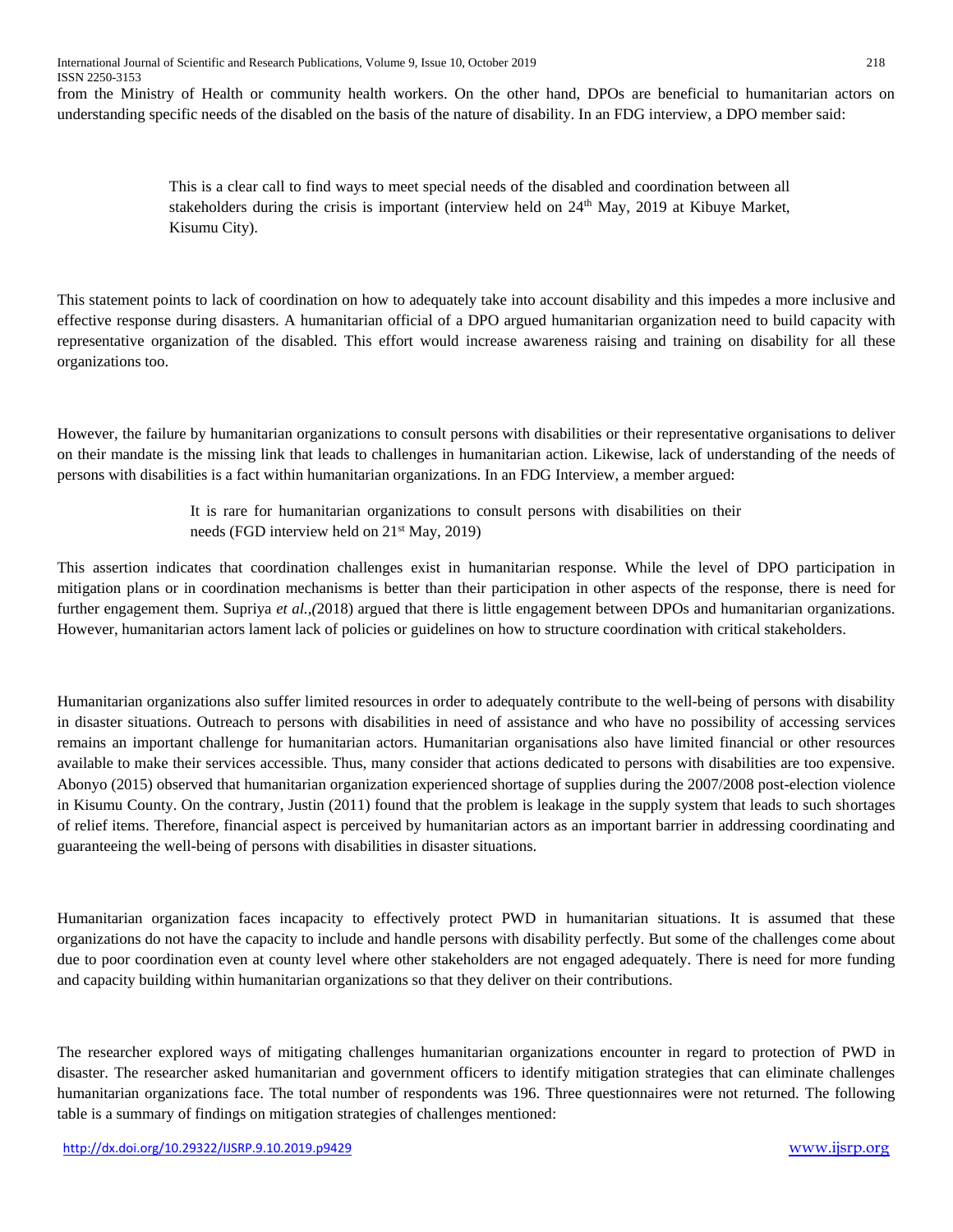| <b>Mitigation Strategies</b>                                             | <b>Frequency</b> | Percentage $(\% )$ |
|--------------------------------------------------------------------------|------------------|--------------------|
| <b>Create specialized agencies</b>                                       | 99               | 51.3               |
| Tailor individual disaster assistance for PWD                            | 94               | 48.7               |
| humanitarian<br>activities<br>Coordinate<br>with $97$<br><b>PWD/DPOs</b> |                  | 50.3               |
| <b>Humanitarian Disability programs</b>                                  | 96               | 49.7               |

### Source: Field Data, 2019

Table 6.2 indicates that 99(51.3%) agreed to creation of specialized agencies while 97(50.3%) to coordinated humanitarian activities with PWD/DPOs. 96 (49.7%) and 94(48.7%) agreed to humanitarian disability programs and individual disaster assistance for PWD respectively. Data indicates that creation of specialized agencies is important since that would specifically focus on the special needs of PWD. The result indicates that the most preferred mitigation strategy is creation of specialized agencies, humanitarian disability programs and individual disaster assistance. In an FDG interview, a DPO Member argued:

Special agencies will handle PWDs unique needs well. Such agencies will handle issues to with medication (Interview held on  $23<sup>rd</sup>$ May, 2019 in Nyando).

The statement indicates the wish of persons with disability for specialized agencies to handle health issues. Data indicate that 96 (49.7%) of the sampled agreed to specific disability programs. In an interview, a head of a household was of the view that specific humanitarian programmes on socio-economic issues that crop up because of disasters are needed. Abonyo (2015) study found out that the aftermath of Post-Election Violence in Kisumu, PWD had to depend on community support, personal strategies, support from government and non-governmental organization to survive. This means that there were no concrete no humanitarian strategies on how to socio- economically support PWD after disasters destroy their livelihoods.

A household head argued that at county level, the government of Kisumu and its partners could provide genuine support to policy focused on 'mainstreaming' PWDs to promote broader economic inclusion into existing programmes and institutions via the promotion of a reservation system or the implementation of preferential hiring systems. Large-scale level, humanitarian livelihood programs being implemented by international NGOs, such as World Vision and Care International should also include targeted initiatives to support employment and entrepreneurship for person with disability in disaster prone areas of Kisumu County. It was observed that this has already taken place, for instance, Handicap International collaborates with a local DPO in Kibuye market to offer persons with disability income generation activities.